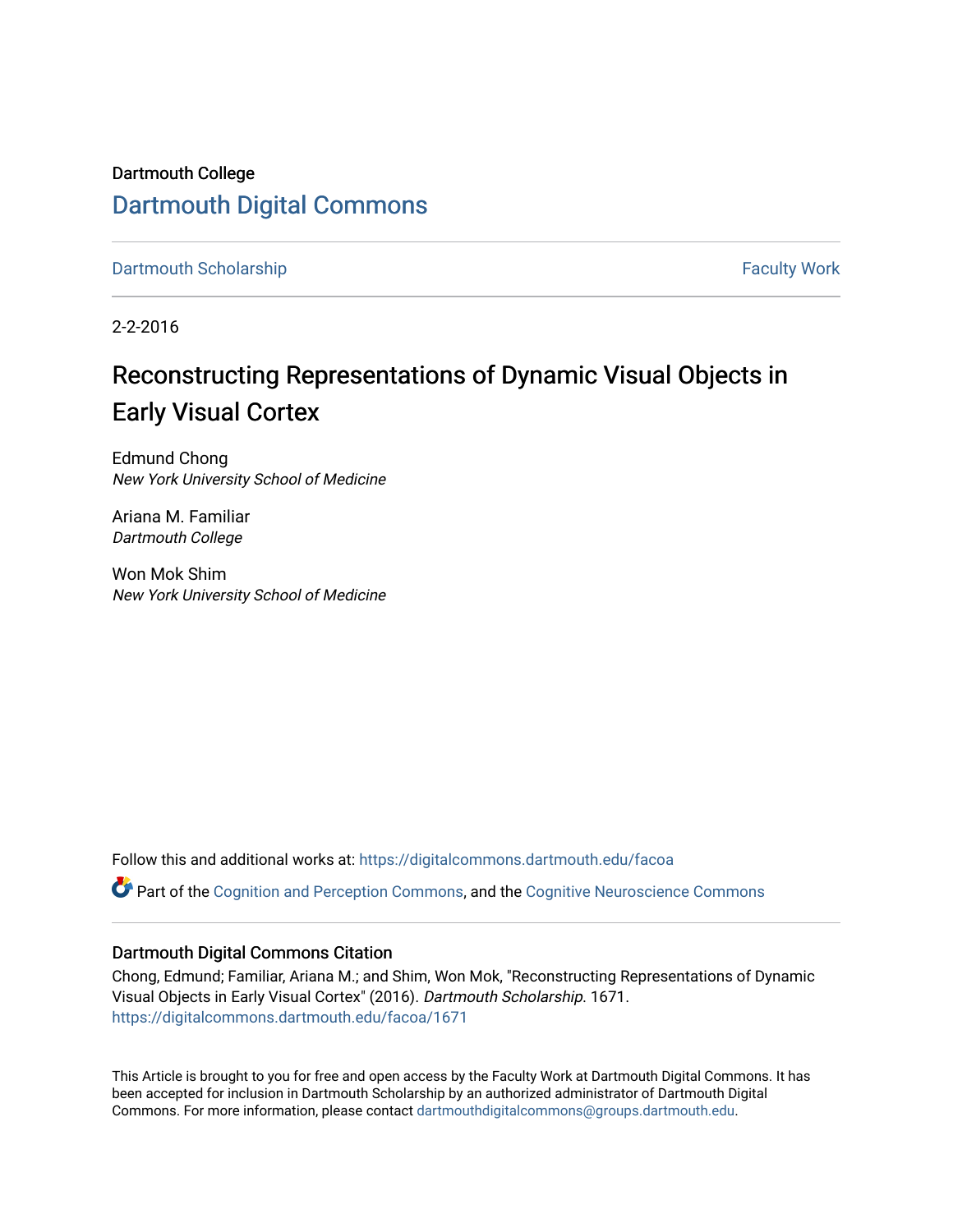CrossMark

# Reconstructing representations of dynamic visual objects in early visual cortex

#### Edmund Chong<sup>a,1</sup>, Ariana M. Familiar<sup>b,1</sup>, and Won Mok Shim<sup>b,2</sup>

<sup>a</sup>New York University Neuroscience Institute, New York University School of Medicine, New York, NY 10016; and <sup>b</sup>Department of Psychological and Brain Sciences, Dartmouth College, Hanover, NH 03755

Edited by Brian A. Wandell, Stanford University, Stanford, CA, and approved November 23, 2015 (received for review June 22, 2015)

As raw sensory data are partial, our visual system extensively fills in missing details, creating enriched percepts based on incomplete bottom-up information. Despite evidence for internally generated representations at early stages of cortical processing, it is not known whether these representations include missing information of dynamically transforming objects. Long-range apparent motion (AM) provides a unique test case because objects in AM can undergo changes both in position and in features. Using fMRI and encoding methods, we found that the "intermediate" orientation of an apparently rotating grating, never presented in the retinal input but interpolated during AM, is reconstructed in population-level, feature-selective tuning responses in the region of early visual cortex (V1) that corresponds to the retinotopic location of the AM path. This neural representation is absent when AM inducers are presented simultaneously and when AM is visually imagined. Our results demonstrate dynamic filling-in in V1 for object features that are interpolated during kinetic transformations.

apparent motion | filling-in | dynamic interpolation | feedback | V1

Contrary to our seamless and unobstructed perception of vi-<br>sual objects, raw sensory data are often partial and impoverished. Thus, our visual system regularly fills in extensive details to create enriched representations of visual objects (1, 2). A growing body of evidence suggests that "filled-in" visual features of an object are represented at early stages of cortical processing where physical input is nonexistent. For example, increased activity in early visual cortex (V1) was found in retinotopic locations corresponding to nonstimulated regions of the visual field during the perception of illusory contours (3, 4) and color filling-in (5). Furthermore, recent functional magnetic resonance imaging (fMRI) studies using multivoxel pattern analysis (MVPA) methods show how regions of V1 lacking stimulus input can contain information regarding objects or scenes presented at other locations in the visual field (6, 7), held in visual working memory (8, 9), or used in mental imagery (10–13).

Although these studies have found evidence for internally generated representations of static stimuli in early cortical processing, the critical question remains of whether and how interpolated visual feature representations are reconstructed in early cortical processing while objects undergo kinetic transformations, a situation that is more prevalent in our day-to-day perception.

To address this question, we examined the phenomenon of long-range apparent motion (AM): when a static stimulus appears at two different locations in succession, a smooth transition of the stimulus across the two locations is perceived (14–16). Previous behavioral studies have shown that subjects perceive illusory representations along the AM trajectory (14, 17) and that these representations can interfere with the perception of physically presented stimuli on the AM path (18–21). In line with this behavioral evidence, it was found that the perception of AM leads to increased blood oxygen level-dependent (BOLD) response in the region of V1 retinotopically mapped to the AM path (22–25), suggesting the involvement of early cortical processing. This activation increase induced by the illusory motion trace was also confirmed in neurophysiological investigations on ferrets and mice using voltage-sensitive dye (VSD) imaging (26, 27). Despite these findings, however, a crucial question about the information content of the AM-induced signal remains unsolved: whether and how visual features of an object engaged in AM are reconstructed in early retinotopic cortex.

Using fMRI and a forward-encoding model (28–31), we examined whether content-specific representations of the intermediate state of a dynamic object engaged in apparent rotation could be reconstructed from the large-scale, population-level, feature-tuning responses in the nonstimulated region of early retinotopic cortex representing the AM path. To dissociate signals linked to high-level interpretations of the stimulus (illusory object features interpolated in motion) from those associated with the bottom-up stimulus input (no retinal input on the path) generating the perception of motion, we used rotational AM, which produces intermediate features that are different from the features of the physically present AMinducing stimuli (transitional AM). We further probed the nature of such AM-induced feature representations by comparing featuretuning profiles of the AM path in V1 with those evoked when visually imagining the AM stimuli. Our findings suggest intermediate visual features of dynamic objects, which are not present anywhere in the retinal input, are reconstructed in V1 during kinetic transformations via feedback processing. This result indicates, for the first time to our knowledge, that internally reconstructed representations of dynamic objects in motion are instantiated by retinotopically organized population-level, feature-tuning responses in V1.

#### Results

Reconstructing Dynamically Interpolated Visual Features During AM. Does V1 hold interpolated visual information that is not present in the bottom-up input but is dynamically reconstructed as an

#### **Significance**

The visual system is often presented with degraded and partial visual information; thus, it must extensively fill in details not present in the physical input. Does the visual system fill in objectspecific information as an object's features change in motion? Here, we show that object-specific features (orientation) can be reconstructed from neural activity in early visual cortex (V1) while objects undergo dynamic transformations. Furthermore, our results suggest that this information is not generated by averaging the physically present stimuli or by mechanisms involved in visual imagery, which also requires internal reconstruction of information not physically present. Our study provides evidence that V1 plays a unique role in dynamic filling-in of integrated visual information during kinetic object transformations via feedback signals.

Author contributions: E.C., A.M.F., and W.M.S. designed research; E.C. and A.M.F. performed research; E.C., A.M.F., and W.M.S. analyzed data; and E.C., A.M.F., and W.M.S. wrote the paper.

The authors declare no conflict of interest.

This article is a PNAS Direct Submission.

Freely available online through the PNAS open access option.

See Commentary on page 1124.

PSYCHOLOGICAL AND COGNITIVE SCIENCES

**PSYCHOLOGICAL AND**<br>COGNITIVE SCIENCES

<sup>&</sup>lt;sup>1</sup>E.C. and A.M.F. contributed equally to this work.

<sup>&</sup>lt;sup>2</sup>To whom correspondence should be addressed. Email: [Won.Mok.Shim@dartmouth.edu](mailto:Won.Mok.Shim@dartmouth.edu).

This article contains supporting information online at [www.pnas.org/lookup/suppl/doi:10.](http://www.pnas.org/lookup/suppl/doi:10.1073/pnas.1512144113/-/DCSupplemental) [1073/pnas.1512144113/-/DCSupplemental](http://www.pnas.org/lookup/suppl/doi:10.1073/pnas.1512144113/-/DCSupplemental).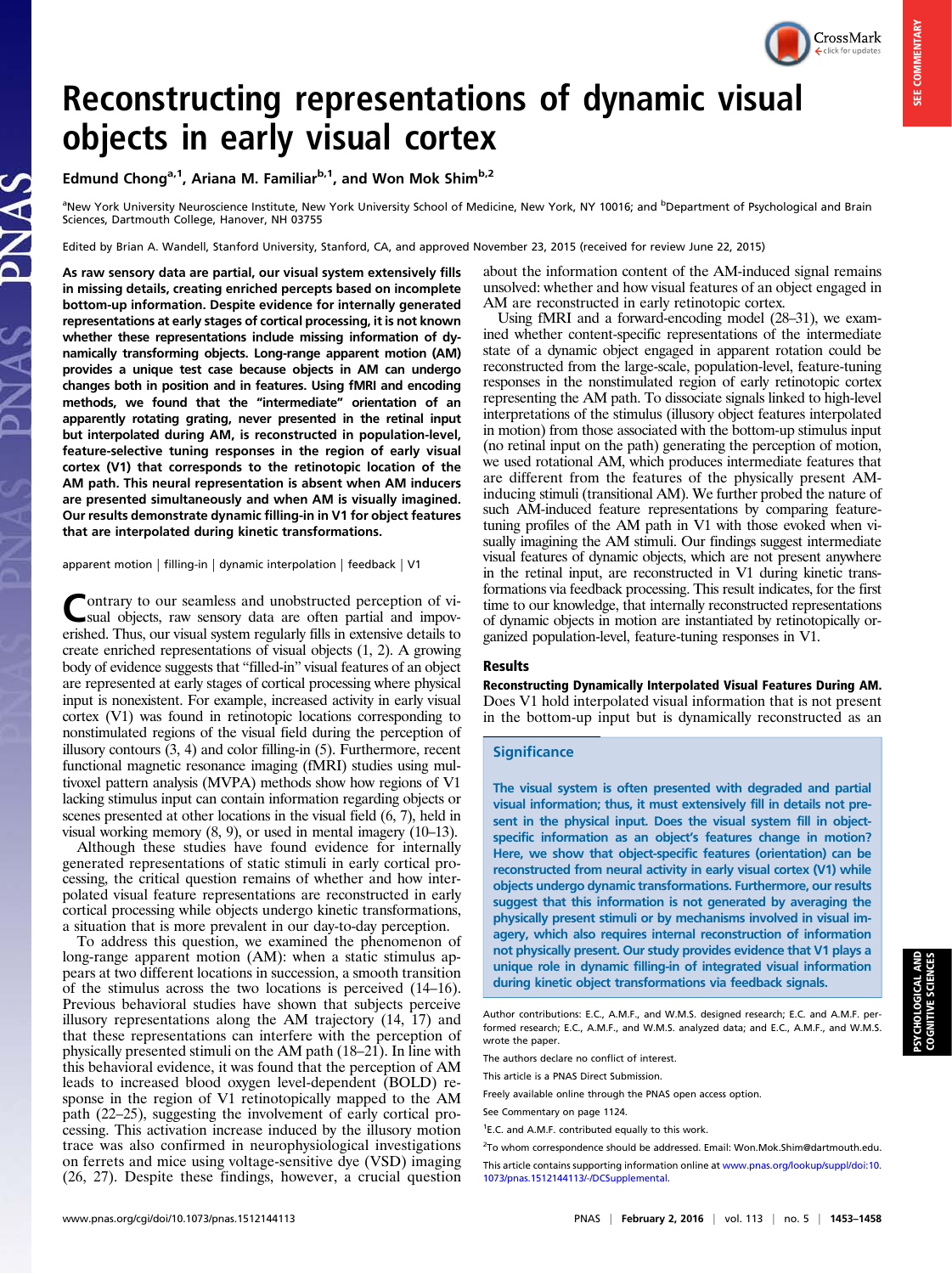object's features change in motion? To address this question, we investigated whether neural activity in V1 can hold reconstructed interpolated feature information of an object engaged in AM. Specifically, using fMRI and a forward-encoding model of orientation (29, 31), we reconstructed population-level, orientationselective tuning responses in the nonstimulated region of V1 corresponding to the AM path and investigated whether these responses were tuned to the presumed intermediate orientations when viewing apparent rotation.

To examine feature-specific representations on the AM path, we induced apparent rotation in the right visual field by alternately presenting two vertically aligned gratings. By tilting the gratings from 45 $\degree$  and 135 $\degree$  by  $\pm 10\degree$ , we induced two directions of rotation, inward or outward, and subjects were cued to see either direction in a given block (Fig. 1). Critically, with this manipulation, there were two possible intermediate orientations depending on the direction of AM; horizontal (90°) for outward and vertical (0°) for inward rotation. If orientation-selective populations of neurons in V1 reconstruct the intermediate representation during the perception of AM, feature-selective population responses tuned to the presumed intermediate orientations (vertical or horizontal) would be found in the region of V1 corresponding to the AM path.

We first assessed the mean amplitude of the BOLD activation for each AM direction, separately for three regions of interest (ROIs) in V1, corresponding to the locations of the stimuli in the upper (Upper-Stim) or lower (Lower-Stim) visual quadrants or the midpoint between the stimuli on the AM path (Fig. 2A). All ROIs were defined based on independent functional localizers and standard retinotopic mapping procedures (32, 33) ([SI Ma](http://www.pnas.org/lookup/suppl/doi:10.1073/pnas.1512144113/-/DCSupplemental/pnas.201512144SI.pdf?targetid=nameddest=STXT)[terials and Methods](http://www.pnas.org/lookup/suppl/doi:10.1073/pnas.1512144113/-/DCSupplemental/pnas.201512144SI.pdf?targetid=nameddest=STXT)). Whereas there was substantial activation in the stimulus location ROIs (Upper-Stim and Lower-Stim) during AM-stimulus presentation  $(0-16 s)$  for both vertical and horizontal (Fig. 2B), because of presentation of the stimulus at these locations, activation remained near baseline in the AM-path ROI for both AM directions (Fig. 2C and [Fig. S1](http://www.pnas.org/lookup/suppl/doi:10.1073/pnas.1512144113/-/DCSupplemental/pnas.201512144SI.pdf?targetid=nameddest=SF1)), because no bottom-up stimulus was presented at this location. For the stimulus locations and AM-path ROI, a repeated-measures analysis of variance (ANOVA) comparing the mean activation during stimulus presentation between vertical and horizontal revealed no effect of AM direction [Upper-Stim:  $F(1, 6) =$ 0.021,  $P = 0.889$ ; Lower-Stim:  $F(1, 7) = 0.035$ ,  $P = 0.857$ ; AM path:  $F(1, 7) = 1.305$ ,  $P = 0.704$ . This finding indicates that any differences found in estimated orientation-tuning responses between vertical and horizontal cannot be attributed to global differences in mean activation.

Next, we examined our main question of whether populationlevel, orientation-channel responses in the AM-path ROI are tuned to the interpolated orientations when AM is viewed. To build an encoding model of orientation (29, 31), each subject completed tuning runs in which the subject viewed whole-field gratings in eight different orientations ([SI Materials and Methods](http://www.pnas.org/lookup/suppl/doi:10.1073/pnas.1512144113/-/DCSupplemental/pnas.201512144SI.pdf?targetid=nameddest=STXT)). Using these data, we generated encoding models for hypothetical

Outward/Horizontal (90°) Inward/Vertical (0°)







Fig. 2. ROIs and mean signal intensity. (A) ROIs on brain surface for the left hemisphere of one subject, corresponding to the AM path (red) and stimulus locations (blue) in V1. (B and C) Mean time course of activation in the stimulus locations (B) and midpoint location (C) for inward/vertical and outward/horizontal AM. Error bars indicate ±SEM for all figures.

orientation channels based on the responses to each orientation for each voxel (validated with a leave-one-run-out procedure; [Fig.](http://www.pnas.org/lookup/suppl/doi:10.1073/pnas.1512144113/-/DCSupplemental/pnas.201512144SI.pdf?targetid=nameddest=SF2) [S2\)](http://www.pnas.org/lookup/suppl/doi:10.1073/pnas.1512144113/-/DCSupplemental/pnas.201512144SI.pdf?targetid=nameddest=SF2). We then used these models to extract the estimated responses for each orientation channel and reconstruct the population-level, orientation-tuning responses during the experimental conditions, for each ROI separately (Materials and Methods).

The orientation tuning of the AM-path ROI peaks at 112.5° for the horizontal condition and 135° for the vertical condition (Fig. 3C). An ANOVA comparing channel responses between vertical and horizontal revealed a significant interaction between orientation and AM direction  $(P = 0.008)^*$  but no effect of AM direction ( $P = 0.08$ ), indicating no global differences between vertical and horizontal but crucially a shift of tuning toward the presumed intermediate orientation. Paired t tests also confirmed higher responses at channels corresponding to the presupposed interpolated orientations for each AM direction (90° in vertical:  $P = 0.011$ ; 0° in horizontal:  $P = 0.016$ ). These tuning responses suggest that when viewing AM, intermediate orientations, not physically present, are interpolated and represented in regions of V1 retinotopic to the AM path. Tuning responses for the intermediate orientations were much degraded in an ROI corresponding to the AM path in V2 [\(Fig. S3\)](http://www.pnas.org/lookup/suppl/doi:10.1073/pnas.1512144113/-/DCSupplemental/pnas.201512144SI.pdf?targetid=nameddest=SF3). This finding is consistent with prior studies that found hypothetically weaker pattern of responses for other high-level representations in V2 (refs. 6 and 9 but see ref. 8). The result also suggests an intriguing possibility that V1 has a privileged role in cortical filling-in processes that are required for dynamic transitions of stimuli (Discussion).

In the stimulus location ROIs (Upper-Stim and Lower-Stim), the channel responses peak at the orientations closest to the actual orientations of the stimulus gratings (45° for Upper-Stim, 135 $^{\circ}$  for Lower-Stim; Fig. 3 B and D). The tuning curves at the stimulus ROIs are indiscriminable between the vertical and horizontal conditions, likely because of the small difference in the orientation of the presented gratings (20°). For the Upper-Stim ROI, comparison between vertical and horizontal revealed no significant effect of AM direction ( $P = 0.269$ ), or interaction between AM direction and orientation  $(P = 0.212)$ . For the Lower-Stim ROI, there was a significant effect of AM direction  $(P = 0.006)$ , as well as marginally significant interaction between AM direction and orientation ( $P = 0.06$ ). This effect may be because the extent of the perceived rotation differs slightly from trial to trial; at or near the terminal position, subjects may on

<sup>\*</sup>Our eight basis functions were not independent; thus, all reported P values reflect the probability of obtaining the original P value of a standard statistical test from the distribution of P values of 10,000 randomized datasets ([SI Materials and Methods](http://www.pnas.org/lookup/suppl/doi:10.1073/pnas.1512144113/-/DCSupplemental/pnas.201512144SI.pdf?targetid=nameddest=STXT)).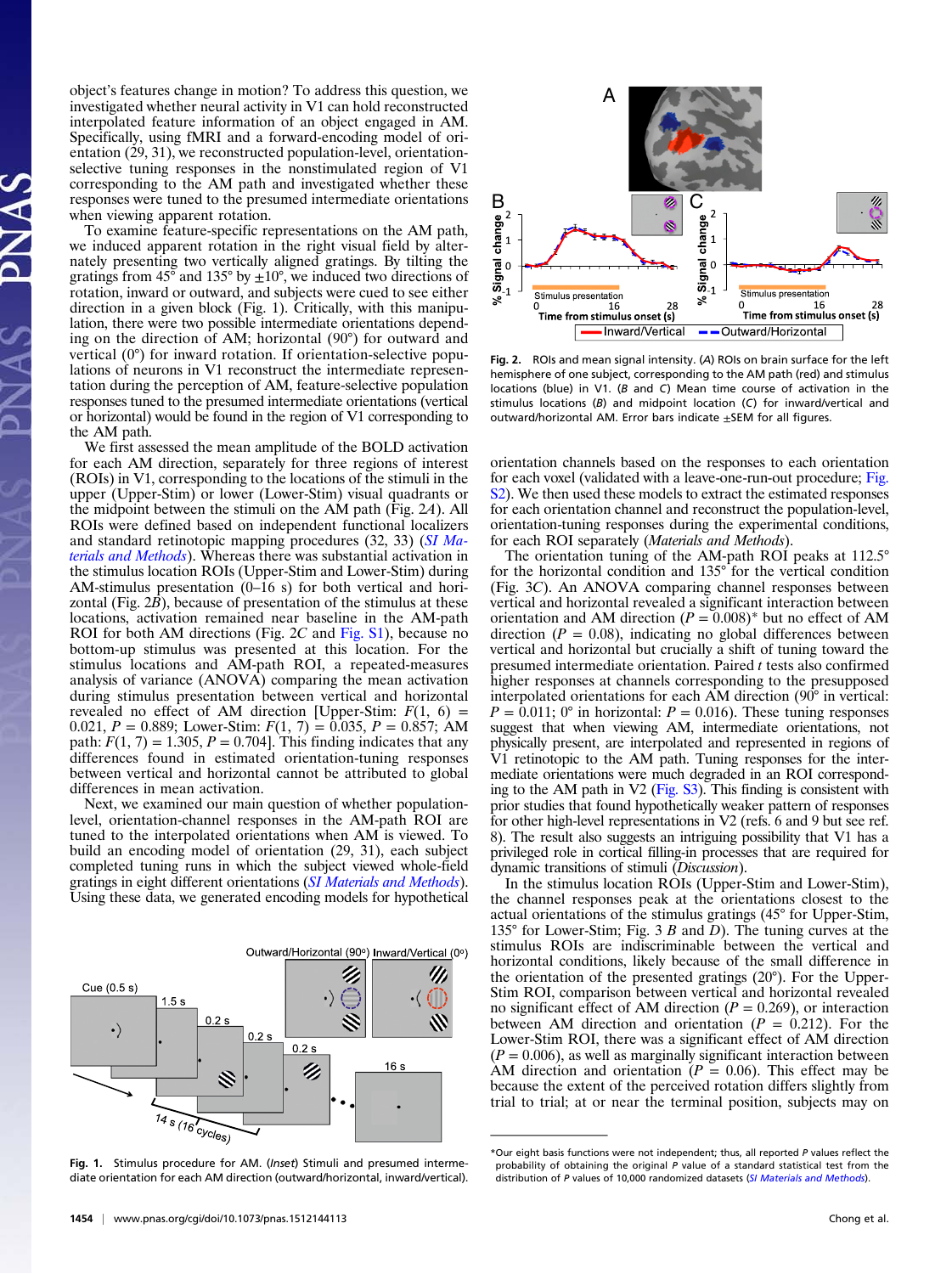

occasion perceive incomplete rotation of the stimulus, leading to a representation of the intermediate orientation at the terminal position. Early behavioral studies on AM using stimuli appearing to transform also show inter- and intrasubject variability on the transition points of these illusory feature transformations (17). Note however that the tuning curve for the population response still peaks at 135° regardless of AM direction, suggesting that the terminal stimulus still dominates the response. A paired  $t$  test confirmed no significant difference between vertical and horizontal at the stimulus orientation (135°) ( $P = 0.705$ ).

The pattern of tuning responses on the AM path was also absent in the corresponding location in the nonstimulated left visual field  $(LVF)$  ([Fig. S4](http://www.pnas.org/lookup/suppl/doi:10.1073/pnas.1512144113/-/DCSupplemental/pnas.201512144SI.pdf?targetid=nameddest=SF4)), indicating that the tuning responses found on the AM path is not likely to arise from inherent tuning biases of the AM-path ROI but from perceiving AM.

Feature Interpolation Versus Spatial Averaging of Features. An alternative account of the AM-path orientation responses found during AM is that these responses are not generated by dynamic interpolation of the intermediate features but by spatial averaging of the physically present AM inducers (34). To test this spatial pooling account, we tested whether a similar tuning profile is found when the same two gratings were flashed simultaneously, abolishing the percept of AM. When AM was not perceived between the gratings (Flicker), the tuning curve of the AM-path ROI no longer peaks at the intermediate orientation but instead peaks at the orientations of the stimulus gratings (45° and 135°) in both horizontal and vertical conditions (Fig. 3C). An ANOVA comparing channel responses of the AM-path ROI between stimulus pair condition revealed a marginally significant overall difference between the different pairs of AM inducers ( $P = 0.059$ ). However, unlike AM, the interaction between condition and orientation did not reach significance ( $P = 0.118$ ), indicating no significant shift in tuning attributable to stimulus pair. Similar to the AM condition, channel responses for the stimulus location ROIs peak at the orientations of those gratings (45° for Upper-Stim, 135° for Lower-Stim; Fig. 3 B and  $\overrightarrow{D}$ ). For both ROIs, there was no significant difference between vertical and horizontal at these orientations (Upper:  $P = 0.472$ ; Lower:  $P = 0.945$ ).

To assess the degree to which channel responses differed between AM and Flicker for the AM-path ROI, an ANOVA was conducted comparing channel responses between vertical and horizontal in AM and Flicker. This comparison revealed a significant three-way interaction between AM direction, condition, and orientation ( $P = 0.05$ ), indicating that the shift in tuning depending on AM direction during AM is different from that during Flicker. Next, to further examine whether there is a shift in tuning toward the presumed intermediate orientation during AM compared with Flicker, we centered the tuning curves for each AM direction on the hypothesized peak orientation (90° for horizontal and 0° for vertical) and averaged the channel responses across vertical and horizontal separately for AM and Flicker (Fig. 3E). Whereas responses peak close to the hypothesized orientation for AM, the responses peak at offsets −45° and 45° for Flicker,

Fig. 3. Orientation-channel outputs in V1. (A) Illustration of the three ROI locations (Upper-Stim, AM path, Lower-Stim). (B–D) Estimated relative BOLD responses across the eight orientation channels in the Upper-Stim (B), AM-path (C), and Lower-Stim (D) ROIs in V1 for inward/vertical (red) and outward/ horizontal (blue) during AM (left column) and Flicker (right column). (E) Channel responses of the AM-path ROI during AM and Flicker, shifted to presumed interpolated orientation and averaged across inward/vertical and outward/horizontal conditions.

because of increased channel responses corresponding to the orientations of the stimulus gratings. An ANOVA comparing the channel offset between AM and Flicker revealed a significant effect of orientation ( $P = 0.006$ ) and a significant interaction between condition and orientation ( $\dot{P} = 0.046$ ) but no effect of condition  $(P = 0.908)$ , indicating differential tuning in AM and Flicker. Subsequent paired  $t$  tests confirmed responses at the hypothesized peak (0° offset) were significantly larger in AM compared with Flicker ( $P = 0.008$ ), and responses at offset  $-45^{\circ}$  were higher for Flicker compared with AM  $(P = 0.007)$ . These results suggest the same physical stimuli in the absence of AM (Flicker) elicit no feature interpolation but presumably the spreading activity from the stimulus gratings to the midpoint between them (35). This confirms that when perceiving apparent rotation, population activity in V1 corresponding to the AM path represent interpolated orientations not present in the retinal input, and these reconstructed representations are not likely to be generated by spatial averaging of the AM inducers.

However, another possibility is that the difference between AM and Flicker may be attributable to increased attention on the AM path when viewing AM compared with Flicker, which could potentially facilitate spatial averaging between the gratings. To test this possibility, we examined channel responses for Attention-Controlled Flicker, where the stimuli and procedures were the same as Flicker except subjects monitored for a cross that was briefly presented between the inducers during stimulus presentation to ensure the subjects' continuous attention to the spatial locations between the gratings (Materials and Methods). Orientation-channel responses for Attention-Controlled Flicker peak at 45° for the AM-path ROI for both horizontal and vertical, exhibiting no tuning for the hypothesized intermediate orientation (Fig. 4A). An ANOVA comparing original Flicker and Attention-Controlled Flicker showed no effect of condition  $(P = 0.082)$  or interaction between condition and orientation  $(P = 0.591)$ . Paired t tests confirmed no significant differences between original and Attention-Controlled Flicker at any orientation channel [including  $-45^{\circ}$  ( $P = 0.827$ ) and  $45^{\circ}$  ( $P = 0.533$ )].



Fig. 4. Orientation-channel outputs of the AM-path ROI during Attention-Controlled Flicker (A) and Visual Imagery (B).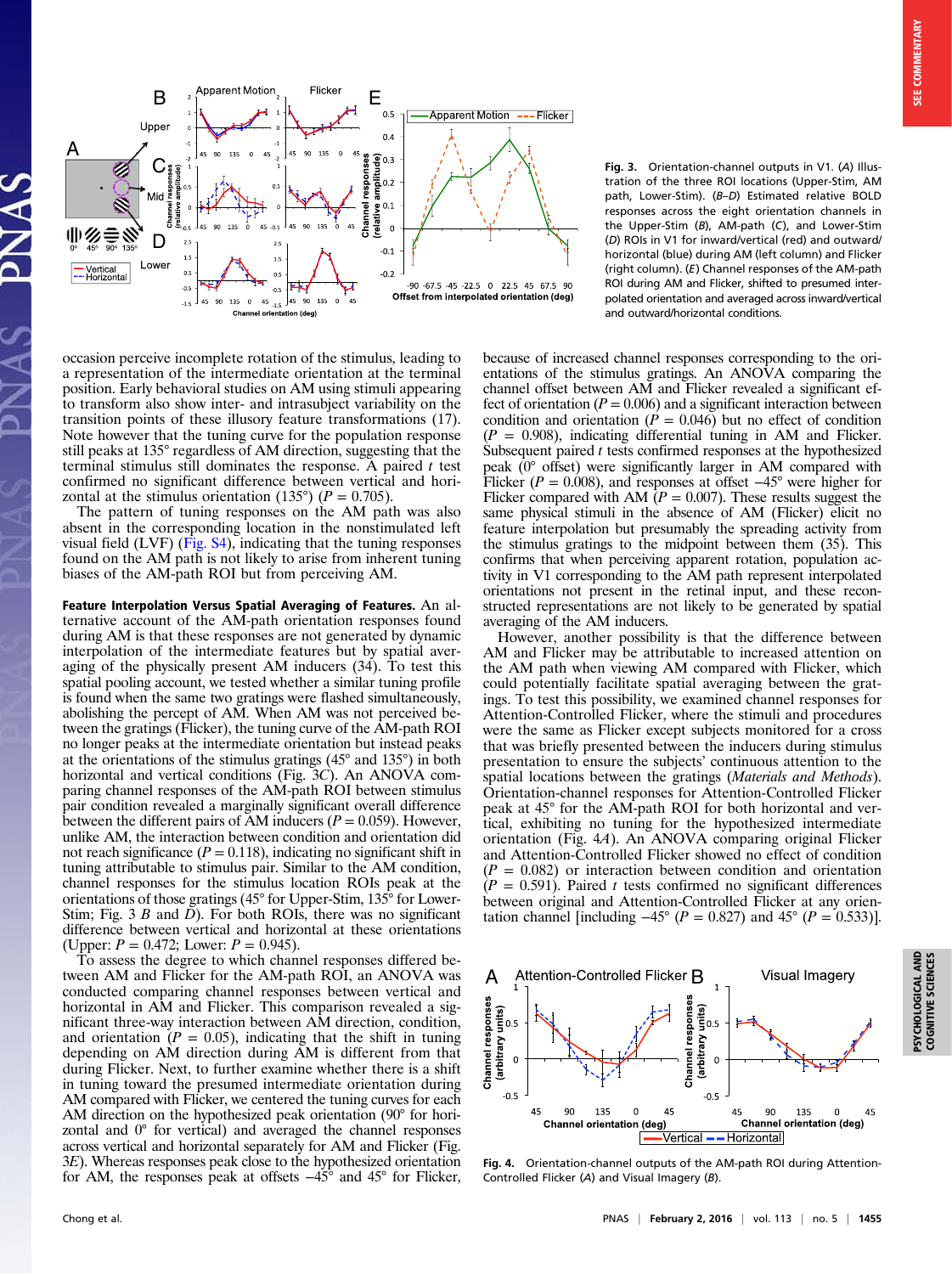Thus, differences in tuning between AM and original Flicker cannot be accounted for by varying degrees of attention across tasks.

Feature Tuning Induced by AM and Visual Imagery. Earlier fMRI research on visual imagery suggests that early visual areas, including V1, are activated through imagery (11, 13, 36), and more recent studies using MVPA have found stimulus feature information in V1 in response to imagined orientation (10) or complex images (12). Although visual imagery is involved in generating representations from long-term memory and AM is involved in interpolating features from immediate perception, both imagery and AM involve internally generated representations in V1 via top-down processes. To address the relation of AM to visual imagery, we compared orientation tuning elicited by actual AM with tuning obtained when the same AM is imagined without any physical stimuli. In Visual Imagery runs, subjects did not view but instead only imagined the same stimuli used in AM relative to a cue at the beginning of each block [\(Fig. S5](http://www.pnas.org/lookup/suppl/doi:10.1073/pnas.1512144113/-/DCSupplemental/pnas.201512144SI.pdf?targetid=nameddest=SF5)). If visually imagining AM without actually viewing it yields similar orientation tuning for the intermediate orientation, this finding would suggest a possibility that the processes involved in imagery may also contribute to the interpolation process in AM.

Contrary to this prediction, tuning for the intermediate orientation was not found during imagery. Instead, channel responses for the AM-path ROI peaked at 67.5° for both horizontal and vertical (Fig. 4B), indicating that orientation tuning for the presumed intermediate orientation is substantially degraded when generated entirely by imagery. Unlike tuning responses induced by AM, neither a significant effect of AM direction ( $P = 0.922$ ) nor an interaction between orientation and AM direction  $(P =$ 0.756) was found. Whereas feature interpolation during AM elicits population-scale tuning profiles, feature representations during visual imagery elicit only a seemingly uninformative signal in the same population of neurons. This result indicates that visual imagery alone may not be sufficient to elicit similar tuning responses to those evoked by AM for interpolated features.

#### Discussion

Here, we demonstrate that representations of features, which are absent in the retinal input but are interpolated during dynamic object transitions, can be reconstructed in population-scale feature responses in V1. Tuning profiles in areas of V1 retinotopically mapped to the AM path revealed selectivity for the internally reconstructed orientation during apparent rotation. Furthermore, no such tuning was found when the same gratings were presented simultaneously (Flicker), ruling out the alternative account that the orientation tuning observed during AM is generated by spatial averaging of the AM inducers. The same Flicker stimuli with subjects' attention directed between the two gratings similarly did not yield the same tuning responses as AM. These results confirm that the population tuning for interpolated orientations found during AM is specific to perceiving AM.

V1 has traditionally been viewed as a site for processing rudimentary, local visual features. However, there is increasing evidence that a wide variety of high-level information is also represented in V1, suggesting that neural activity in V1 reflects feedback or top-down influence from high-level cortical areas (4–7). Consistently, our study showed that visual features that are absent but inferred from the physical stimulus can be represented in V1. However, although our study is in line with this earlier work, our study is also distinct in several key respects.

First, our study involves the visual inference of stimulus features that are not actually present anywhere in the retinal input. This may be distinguished from the filling-in of information that was presented at other locations in the visual field (5–7) or maintaining representations of stimuli that were presented but are no longer in view (8–10). These representations may also differ from other types of AM attributed to lateral V1 connectivity (37), which do not involve integration and interpolation of changes in form and motion over large spatial distances. Unlike such studies, our experimental manipulation allows us to exclude

the possibility of local neuronal activity underlying the formation of content-specific representations in early cortical processing. Whereas lateral interactions within V1, mediated by horizontal connections, can contribute to previously reported cortical fillingin (6, 38–41), such local interactions in V1 are unlikely to explain the intermediate orientation representations reconstructed during the translational and rotational AM in our study. First, the distance between two stimulus gratings (6.5°) exceeds the spatial range suggested for monosynaptic horizontal connections (38). More importantly, the interpolated orientations on the AM path are different from the orientation of either AM-inducing grating that is physically presented. Hence, tuning for this interpolated representation is unlikely to be a direct result of lateral input from remote neurons activated by the AM inducers. In the case of working memory representations in V1, one possible mechanism is a continuation of activity in the neural populations that originally responded to the stimulus perceptually  $(8, 9)$ . This explanation is also unlikely to account for our results because the interpolated orientations in our study were never presented in the bottomup input.

Our finding is more consistent with long-range feedback from higher-order visual areas. Higher-order cortical regions specialize in different aspects of the sensory input, and V1 is reciprocally connected to these expert visual modules either directly or indirectly (42, 43). The predictive-coding theory of vision suggests that V1 does not just produce the results of local visual feature analysis but instead can serve as a high-resolution buffer that integrates bottom-up sensory input and top-down predictive signals (44–46). Under this framework, higher-level visual areas project predictions about sensory input to V1, and these internally generated predictions are compared with the externally generated signal. We found feature information that was perceived by observers but was not explicitly present in the sensory signal, confirming the presence of predictive signals that carry representations of expected as opposed to actual input.

Another key distinction of our study is that, unlike former work using static stimuli, we examined dynamic visual representations that require the integration of both form and motion information. Previous demonstrations of cortical filling-in in V1, such as translational AM (23) or representations of working memory and image context (6, 8, 9) focus on either spatiotemporal motion information or object featural information only. However, objects in motion are often accompanied by changes in form (e.g., rotation), requiring the visual system to integrate spatiotemporal motion and object-specific feature information, and our study asks whether this class of dynamic percepts can be reconstructed based on sparse sensory input using the phenomenon of transitional AM where objects appear to change both in their position and in their features (orientation).

Prior fMRI research using translational AM found that AM leads to increased BOLD response in the region of V1 corresponding to the AM path (22, 23, 25). Receptive field (RF) sizes in early visual areas, particularly V1, are too small to account for interactions between the AM inducers in long-range AM (37, 39). Thus, later studies using electroencephalography (EEG), dynamic causal modeling with fMRI, and optical imaging on ferrets proposed this AM-induced BOLD signal in V1 is driven by feedback from higher-order visual areas with larger RF sizes, such as motion-processing area human middle temporal complex  $(hMT+)/V5$  (24, 26, 47). Furthermore, disruption of these signals in V5 via transcranial magnetic stimulation was recently shown to affect the AM percept (48).

Despite these findings, the representational content of the AM-induced signal in V1 and the cortical feedback mechanisms required for the reconstruction of feature information in dynamic transitions remained largely unknown. Specifically, it was not clear in this earlier work whether the AM-induced activation reflected spatiotemporal motion signals alone or contained information about features of the objects engaged in AM. The latter possibility is suggested by behavioral evidence showing feature-specific impairment of target detection on the AM path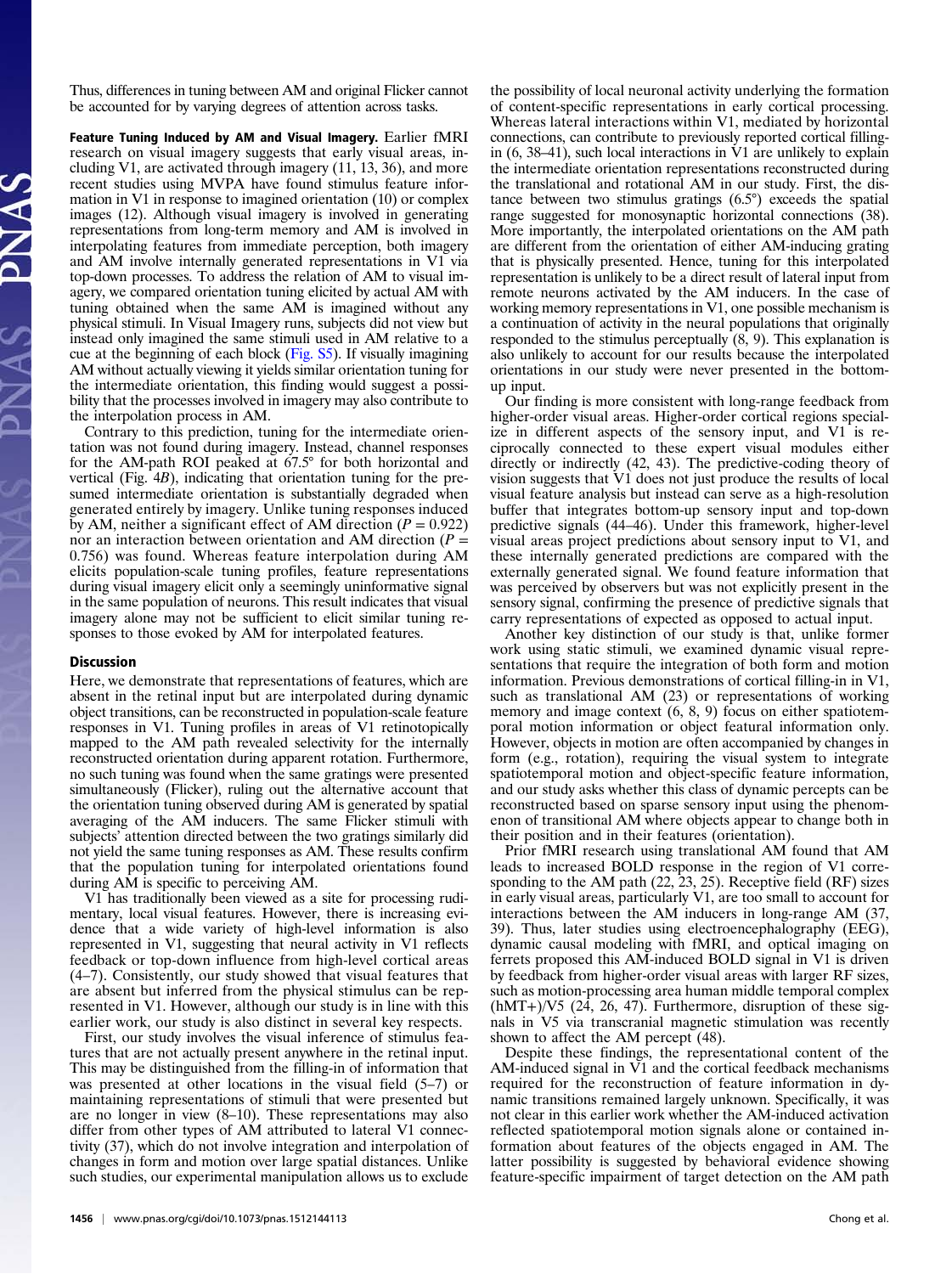(18, 19). The results of the present study provide the first neuroimaging evidence to our knowledge for the neural reconstruction of interpolated object features on the AM path in V1, which should involve information not only from dorsal (motion) but also from ventral (object feature) processing streams.

Because the perception of AM in the present study requires the integration of motion and shape information, the suggested role of feedback from hMT+/V5 outlined above does not provide a sufficient explanation of our findings. Given abundant feedback connections from the ventral visual stream to V1, including projections from V4 and the inferotemporal cortex (49, 50), we hypothesize that object-specific featural information fed back from these high-level ventral areas, such as V4 and the lateral occipital complex (LOC) to V1, may also play a critical role in reconstructing dynamic visual representation in V1 during transitional AM (51). Object form and motion information can be integrated through interactions between multiple regions of visual cortex, including recurrent reciprocal interactions between high-level visual areas processing form or motion. Considering the unique status of V1 as a high-resolution, integrating buffer and the need to process form relationships and motion trajectories to perceive transitional AM, our study suggests an alternative possibility that motion and feature information from dorsal and ventral streams are separately fed back to V1, where these sets of information are combined. Transitional AM provides an ideal stimulus to further investigate the mechanisms underlying the interpolation of integrated visual information in future research.

The interpolated AM percept might be generated by mental imagery processes, which have also been argued to involve predictive coding (10, 12). However, in our study, when AM was purely imagined without AM inducers, tuning responses appear to be largely absent. Although the precise mechanisms underlying visual imagery and its relation to other top-down processes remain to be examined (10, 12, 36), these results suggest that AM may either involve different underlying neural mechanisms from imagery or induce a different magnitude of responses from a common or partially shared mechanism.

It is worth noting that even though the level of mean activation in the AM-path ROI remains near baseline when perceiving AM, reliable population tuning responses for the interpolated orientation were still found. Recent VSD imaging studies demonstrate that subthreshold cortical activity in ferret area 17, cat area 18, and in mouse V1 could contribute to the perception of AM and other types of illusory motion (26, 27, 39). The signals measured with VSD imaging likely reflect synchronized, subthreshold synaptic activity that can lead to observable local field potentials (LFPs), which are known to correlate with fMRI signals (38, 52). If interpolated features during AM are reconstructed through this synaptic activity along retinotopically organized populations of orientation-selective neurons in V1 representing the AM path, fMRI reflecting LFPs is well suited for measuring such neural responses in V1.

In sum, these results provide novel evidence that object-specific representations can be interpolated and reconstructed in population-scale feature tuning in V1 when an object transforms in motion. This finding is consistent with the predictive coding theory that V1 can hold visual information that is not physically present but is spatiotemporally filled-in to sustain our perceptual interpretations of dynamic visual objects via predictive signals from higher cortical areas. By examining how visual features of an object that are interpolated during dynamic transitions, are represented in large-scale, feature-selective responses in V1, this study provides clues on the role of V1 in generating dynamic object representations based on both motion and shape information via feedback processes.

#### Materials and Methods

Subjects. Nine subjects were recruited from Dartmouth College, and one was excluded because of incompletion of the experiment. All subjects gave informed consent (approved by Dartmouth Committee for the Protection of Human Subjects) and were financially compensated for their time.

AM and Flicker. All stimuli were created and presented with MATLAB using Psychophysics Toolbox (53, 54). Each subject completed two sessions: one for the AM condition and one for the control condition (Flicker). In the AM session, subjects viewed alternating presentations of a full-contrast sinusoidal grating at the upper and lower right corners in the right visual field [2.5° radius, 9° eccentricity, 0.9 cycles per degree (cpd)]. To bias the subject to view one of two directions of rotation (outward or inward), we used slightly different orientation pairs (55° and 125° for outward, 35° and 145° for inward). The different perceived directions of rotation led to different intermediate orientations on the AM path: horizontal (90°) for outward and vertical (0°) for inward rotation (Fig. 1, Inset). Each subject received practice trials before the start of the session until the subject could view either direction at will. Subjects fixated at the center of the screen throughout the experiment. At the beginning of each block, one of two arrow cues was briefly presented (0.5 s) to indicate the intended direction of AM. The cue was followed by 1.5 s of fixation and then 14 s of AM in which the two gratings were successively presented for 0.2 s with a 0.2-s interstimulus interval (ISI). Each block was followed by a 16-s blank fixation period. Subjects reported the perceived direction of rotation throughout blocks, and blocks in which subjects' perceived direction of AM was unstable or different from the cued direction were excluded from analysis (average: 4% per subject).

The same stimuli were used in the second session (Flicker), except that gratings were flashed simultaneously instead of sequentially, at the same rate as AM (ISI: 0.2 s). This abolished the percept of AM. The same arrow cues were used with the specific grating pairs corresponding to outward and inward rotation in AM. Subjects reported which cue was presented, and blocks with incorrect responses were excluded from analysis (average: 1% per subject). Both sessions consisted of eight runs, each including three blocks per condition (AM: inward vs. outward; Flicker: inward inducers vs. outward inducers) for a total of six blocks per run. The order of blocks was randomized for each subject. Each session additionally contained five tuning runs (see Forward Model), interleaved with the eight main experimental runs.

Attention-Controlled Flicker. To examine possible influences of attention on the neural responses found in the Flicker condition, five of the subjects completed an additional session of six runs of Attention-Controlled Flicker. The design was identical to the original Flicker except that in 22% of the trials, a cross appeared at any location on the AM path. Subjects reported whether the vertical or horizontal arm was longer (average accuracy: 93%). Blocks in which a cross appeared were excluded from analysis.

Visual Imagery. The Visual Imagery experiment was the same as the AM experiment, except that instead of viewing the AM-inducing gratings, subjects visually imagined the AM stimulus while centrally fixating. During 16-s blocks, subjects imagined outward or inward apparent rotation of the same gratings used in the AM session corresponding to the cue at the beginning of each block. The end of the block was marked by a brief change in the color of the fixation dot. To ensure attention to the spatial locations that correspond to the AM path, subjects performed the same cross-task as in Attention-Controlled Flicker (average accuracy: 72%). Blocks in which subjects did not imagine the intended direction of AM (average: 2%) or a cross appeared were excluded from analysis. Each subject completed six runs, each consisting of three blocks per AM direction (inward vs. outward). The order of AM directions was randomized per subject.

fMRI Scanning and Data Analysis. fMRI scanning was conducted on a 3T scanner (Philips Achieva) at the Dartmouth Brain Imaging Center at Dartmouth College, using a 32-channel head coil. For each subject, anatomical scans were obtained using a high-resolution T1-weighted magnetizationprepared rapid gradient-echo sequence ( $1 \times 1 \times 1$  mm). Functional runs were obtained with a gradient-echo echo-planar imaging (EPI) sequence (repetition time: 2 s; echo time: 30 ms; field of view: 250  $\times$  250 mm; voxel size: 2  $\times$  2  $\times$ 1.5 mm; 0.5-mm gap; flip angle: 70°; 25 transverse slices, approximately aligned to the calcarine sulcus). fMRI data analysis was conducted using AFNI (55) and in-house Python scripts. Data were preprocessed to correct for head motion. To account for different distances from the radiofrequency coil, each voxel's time series was divided by its mean intensity. To remove low-frequency drift, the data were then high pass-filtered (cutoff frequency of 0.01 Hz) on a voxel-wise basis. Only the localizer data were smoothed with a 4-mm full-width at half-maximum Gaussian kernel. Forward-encoding analysis was conducted on unsmoothed data